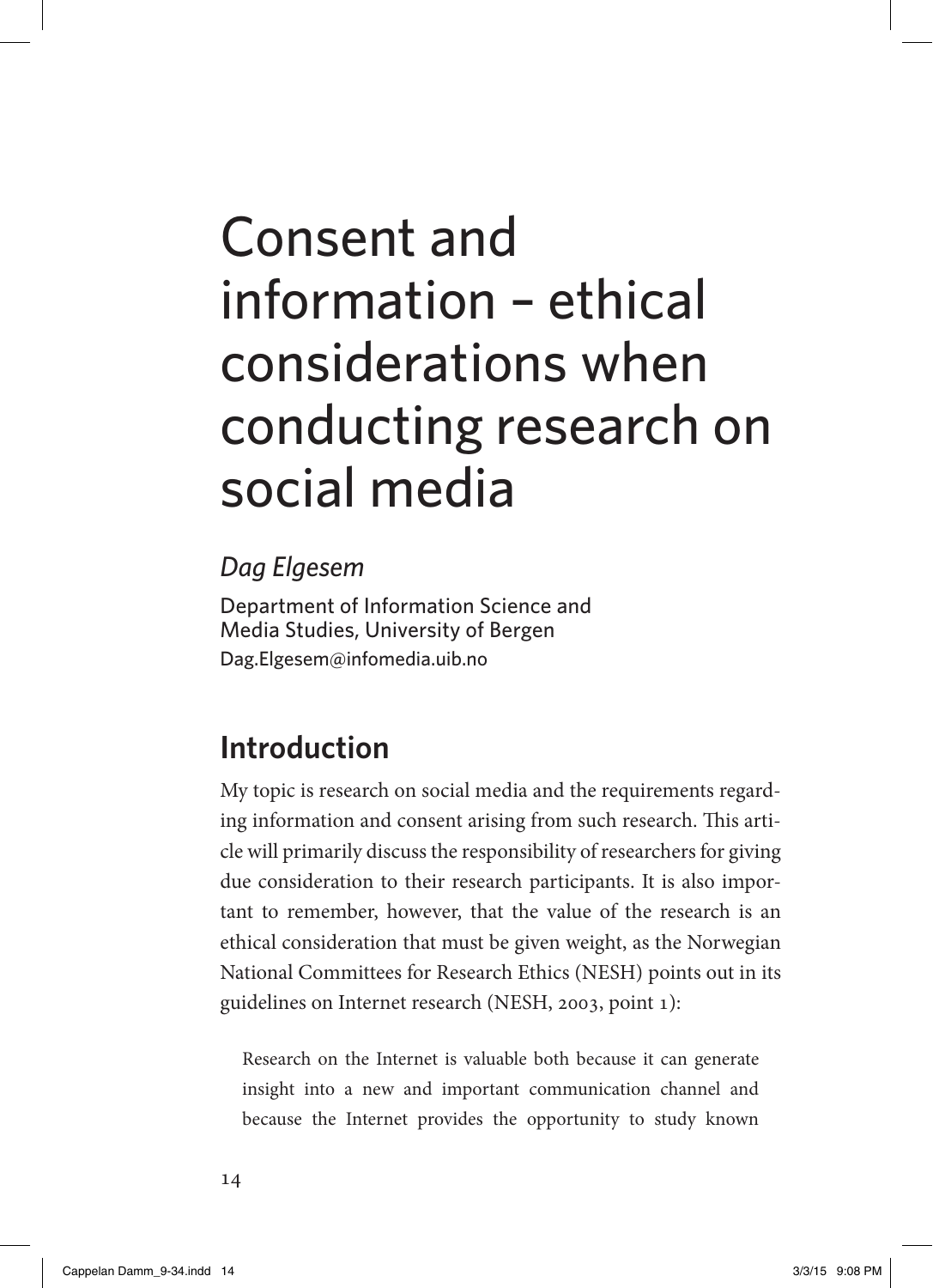phenomena (e.g. formation of norms, dissemination of information, communication, formation of groups) in new ways.

The requirements regarding information and consent when conducting research on social media are not essentially different from other research involving people's participation. However, research is conducted in contexts that are structured by technologies and in which the conditions for communication are not always as clear or known for everyone involved. This applies in particular to the boundaries between the public and private spheres, which are often drawn in new ways and which therefore cause us in some cases to be uncertain about which requirements regarding information and consent should apply. But not everything is equally unclear. In cases where a service is both password protected and entails sensitive information, such as a personal Facebook profile, it seems obvious that the usual requirements regarding consent must apply. In contrast, I argue in this chapter that there are weaker grounds for obtaining consent to use non-private information that individuals themselves have made available in a public forum, such as postings about political issues in debate forums in online newspapers or on Twitter. I argue that in some cases research on social media is ethically responsible without consent and that the interests of those involved may be safeguarded in other ways.

#### **Consent**

A useful starting point for this discussion is the model developed by McKee and Porter (2009, p. 88), shown in Figure 1 below, which identifies four factors that affect the need to obtain consent when research is conducted on and outside of the Internet: degree of accessibility in the public sphere, sensitivity of the information, degree of interaction with the research participants and the vulnerability of the research participants.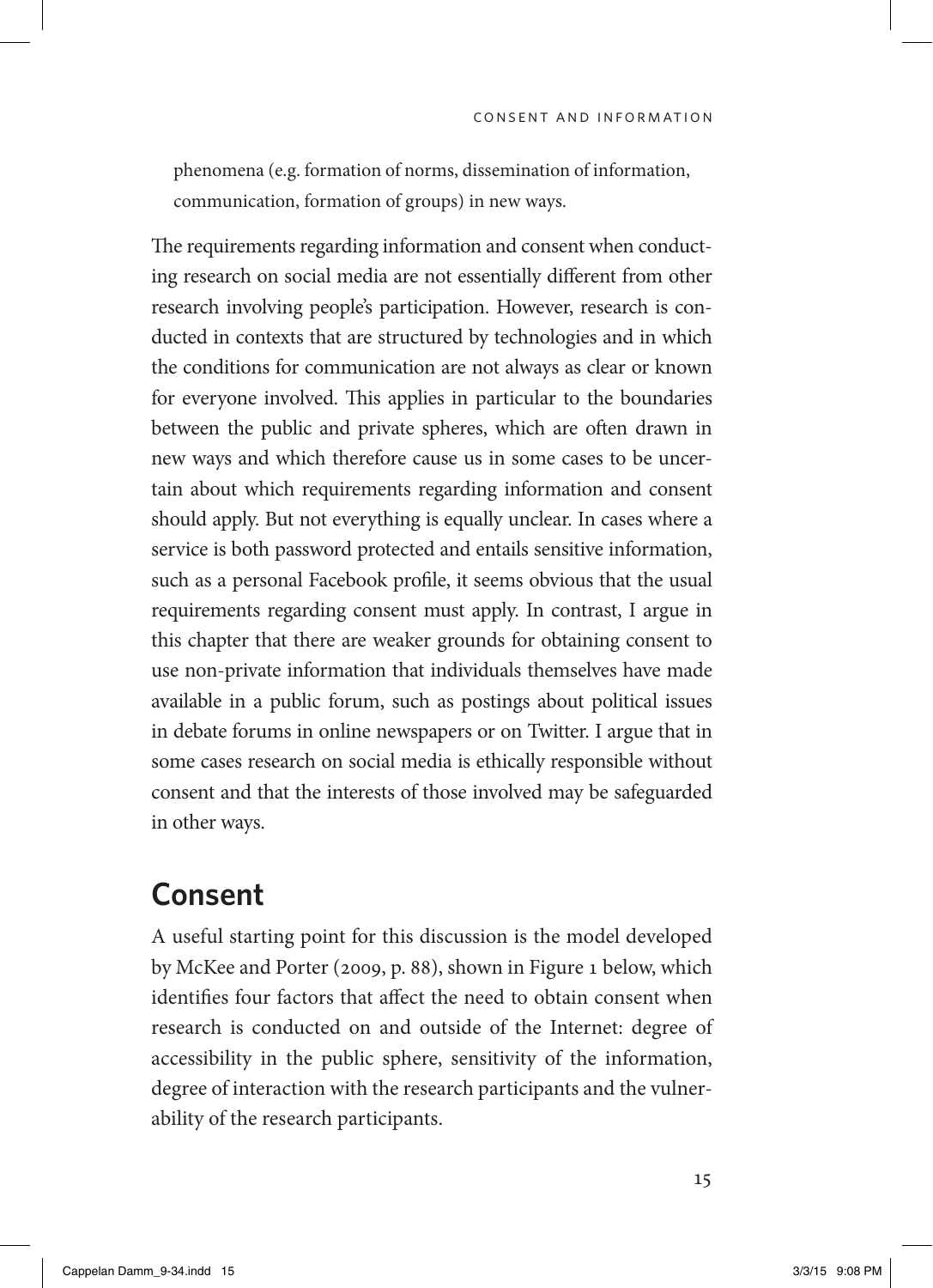

Factors affecting consent

Figure 1 Factors affecting the requirement regarding consent (McKee and Porter, 2009, p. 88)

McKee and Porter's model identifies some of the sources of the uncertainty surrounding the requirements regarding consent when conducting research on social media: the ethically relevant factors (public versus private, sensitivity, interaction, vulnerability) are present in varying degrees and may occur in various combinations. It is therefore difficult to formulate simple, general rules, and on this basis McKee and Porter recommend a case-based approach with concrete assessments of the ethical issues raised by various research projects.

It is clear that the four factors affecting requirements regarding consent in McKee and Porter's model are not unique to research on the Internet, but are relevant in all research on communication. However, what complicates matters is that the boundaries between the private and public spheres appear in new ways, and the technological context creates new forms of interaction. This means that our ethical intuition about how we should regard these aspects is less clear.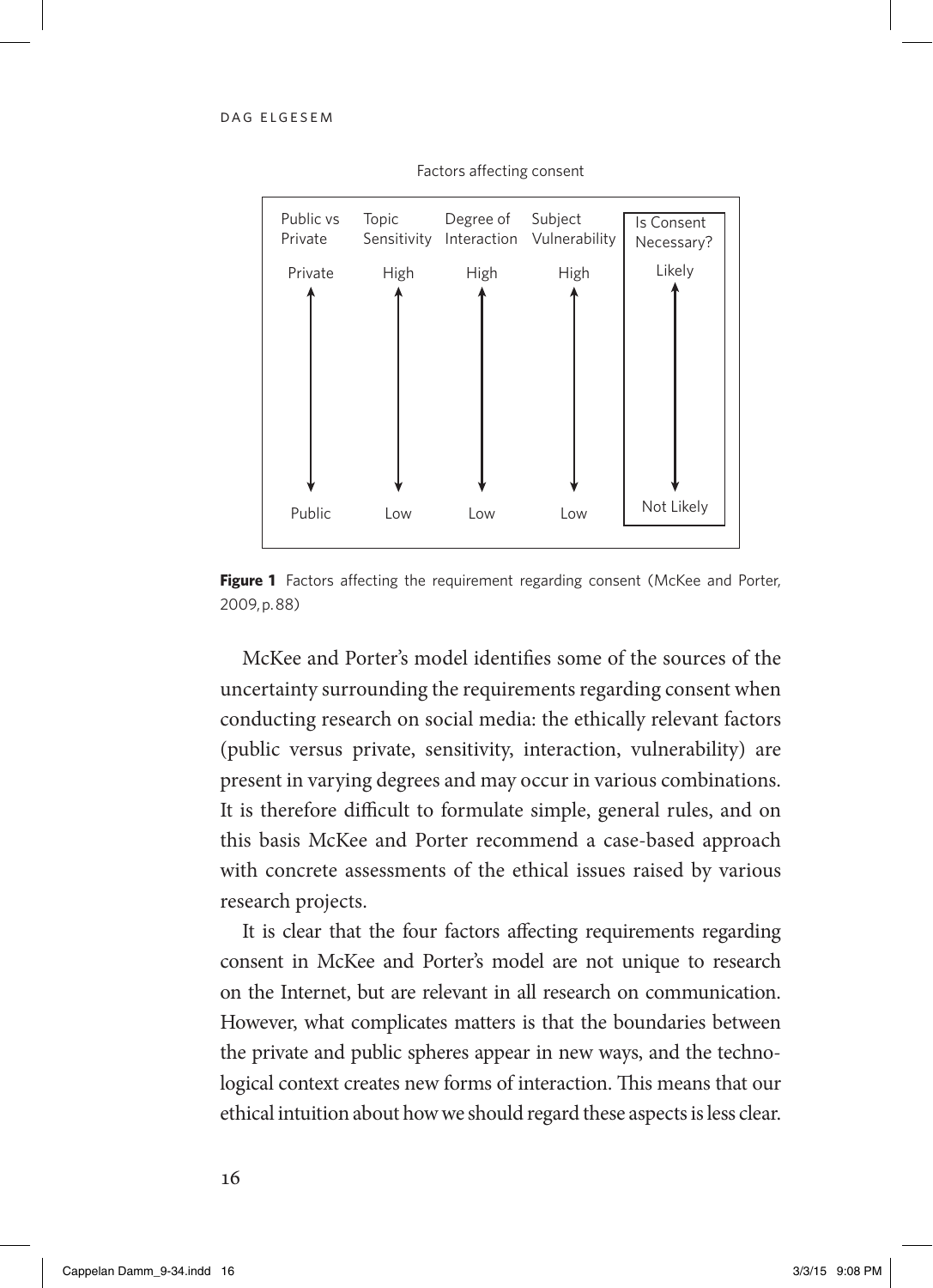In a number of often cited works, danah boyd has identified some properties of what she calls the «networked public sphere», which give communication on the Internet a character different from communication in other channels (boyd, 2008, p. 26 ff):

- • *Persistence*: postings on the Internet are automatically registered and stored;
- • *Replicability*: content in digital form can be duplicated without cost;
- • *Invisible audiences*: we do not know who sees our postings.
- • *Searchability*: content in the networked public sphere is very easily accessible by conducting a search.

These are interesting and important observations of some of the special features of Internet communication, which also shed light on why issues related to consent in research on the Internet may be more difficult to assess than other types of research. For example, since it may be unclear who the audience is for postings on the public sphere of the Internet, it is also more unclear who the postings in this sphere are intended for, and thus it is more difficult to assess whether the use of communication in research conflicts with this intention. The question is whether or not the use of information is related to a purpose different from the original one. A clear «yes» to this question will normally result in a requirement to obtain consent. The problem is that there is no clear delimitation of the target in much of the communication on the Internet because the intended audience is not restricted by the context of the communication. Examples of postings in which the audience is «invisible» and not clearly defined are replies in a comment field in an online newspaper, a Twitter post or an article in a blog. Below I return to the question of which role consent should play in research on media with an invisible audience.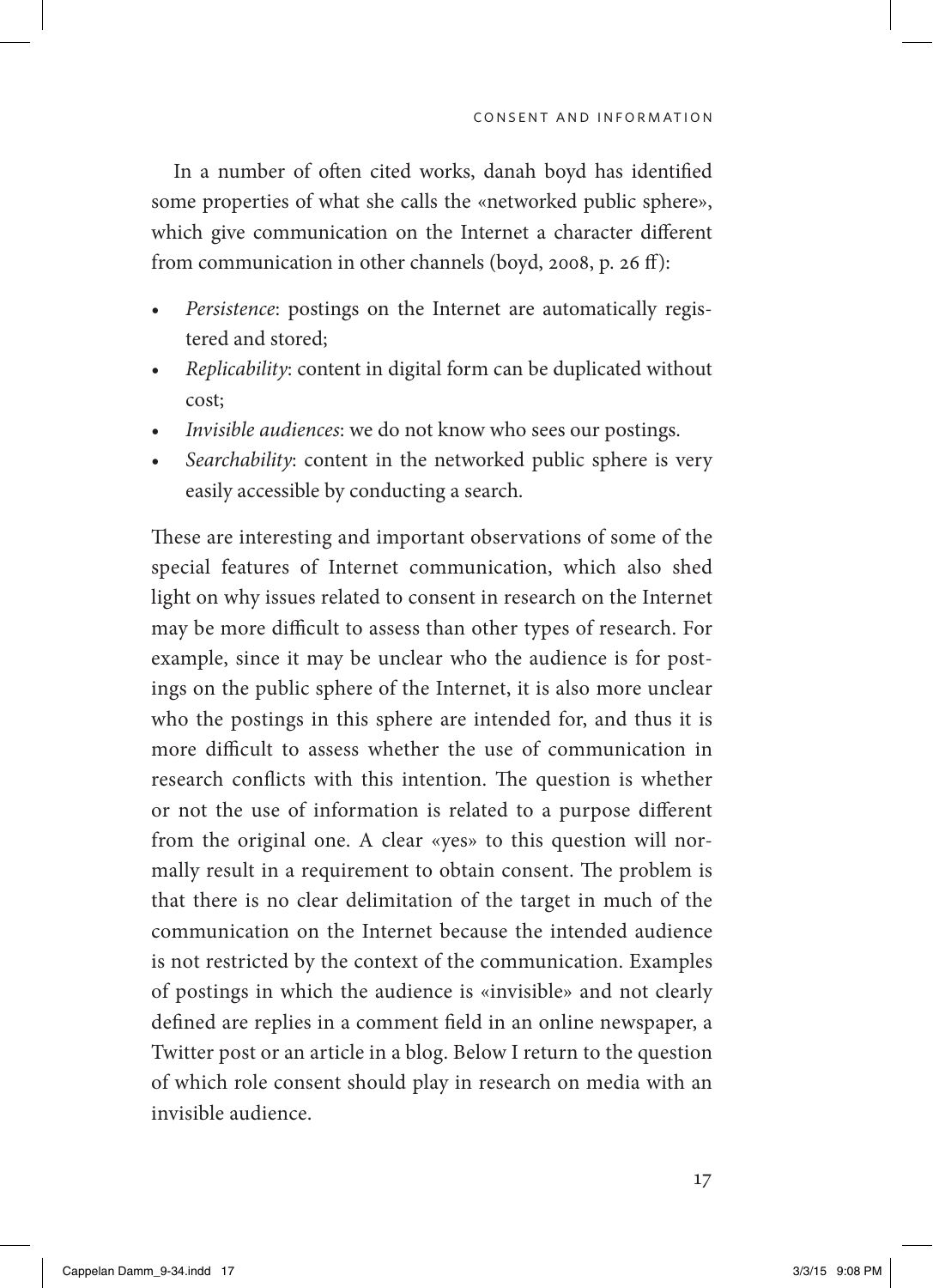By the same token, not all communication on the Internet has all of these properties to the same degree. Not all Facebook content is searchable by everyone, and we know who the audience is for the comments we post there (if we have set our privacy settings correctly). Often the ethical requirements regarding research will be stricter when the communication does not have the four properties identified by boyd because this communication is more private.

I share McKee and Porter's view that it is difficult to give simple, general rules for assessing when the requirement regarding consent should apply, and that it is necessary to make concrete assessments on a case-by-case basis. However, I will argue that there is an ethically relevant distinction between situations in which participating in the research entails a risk of harm or discomfort and those in which there is no such risk but the research nonetheless challenges the individual's interest in retaining control over information about himself/herself. Although the boundary here is fluid, and breaches of personal privacy are of course burdensome, I believe the two situations are different in ethically relevant ways. In the first case, there must be a *requirement* to obtain consent, whereas information and consent in the other type of situation is an important *consideration*, which in some cases may be weighed against other considerations. I will argue that research on certain types of communication on social media, such as political postings on Twitter, may be conducted without obtaining consent.

Situations in which there is a risk of discomfort or harm trigger an unconditional requirement to obtain consent: It must be up to the potential research participant to decide whether to subject himself/ herself to the relevant risk or discomfort. As mentioned in the introduction, I believe that assessments related to the value of the research and its quality are relevant considerations in an ethical assessment, but in situations in which there is a risk of discomfort or harm, the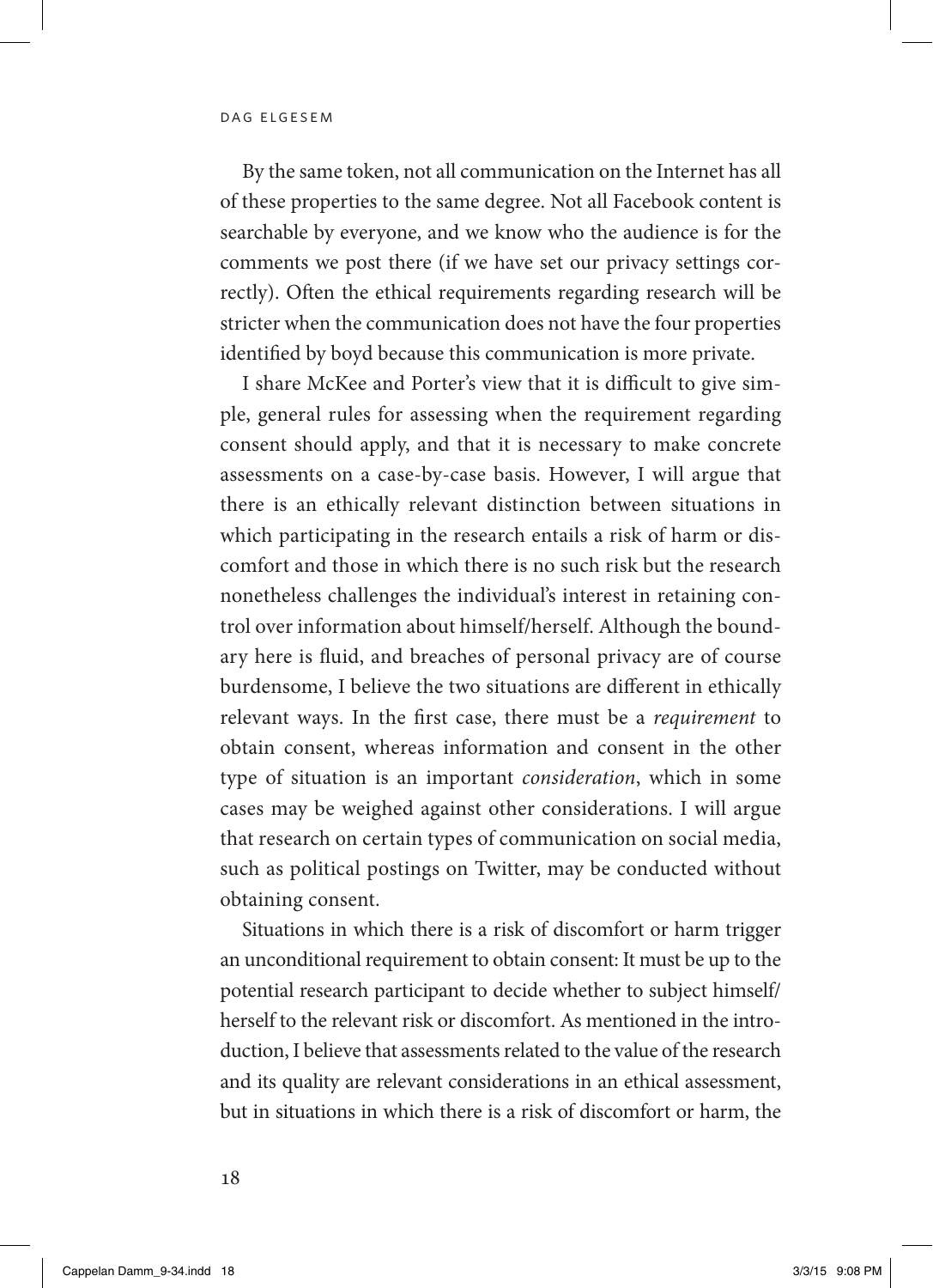consideration given to the value of the research will not diminish the requirement to obtain consent. My view – and I think I am in line with the NESH guidelines – is that if it is not possible to obtain participants' consent in projects that entail such risk, the research cannot be carried out. Allow me to illustrate this point with an example:

#### Example 1: Research on Internet dating services

A group of economists in one of Norway's neighbouring countries wanted to study preference patterns of partner selection on Internet dating sites. Simply explained, the researchers created fictional profiles on the dating site, some of women and some of men. The profiles had some similar features, but were different with regard to income, education and ethnicity. The researchers wanted to find out what difference these features made in the market for partners. For each variable the researchers planned to contact a random sample of (real) persons on the dating site and register the features of the profiles of those who responded and those who did not. After the data was collected, the researchers would tell those who had answered the inquiries that they were no longer interested.

The project, which as far as I know was never carried out,<sup>1</sup> aimed to shed light on an increasingly popular phenomenon in the social network which provides new ways of finding a partner with consequences we know very little about. The methodological design of the project also seemed to be well planned. But this could hardly make up for the project's ethical problems. Firstly, the project had a hidden agenda in which it was essential that those involved did not know the real purpose of the inquiries. They did not even know that they were objects of research. Moreover, people who post a profile

<sup>1</sup> Personal communication.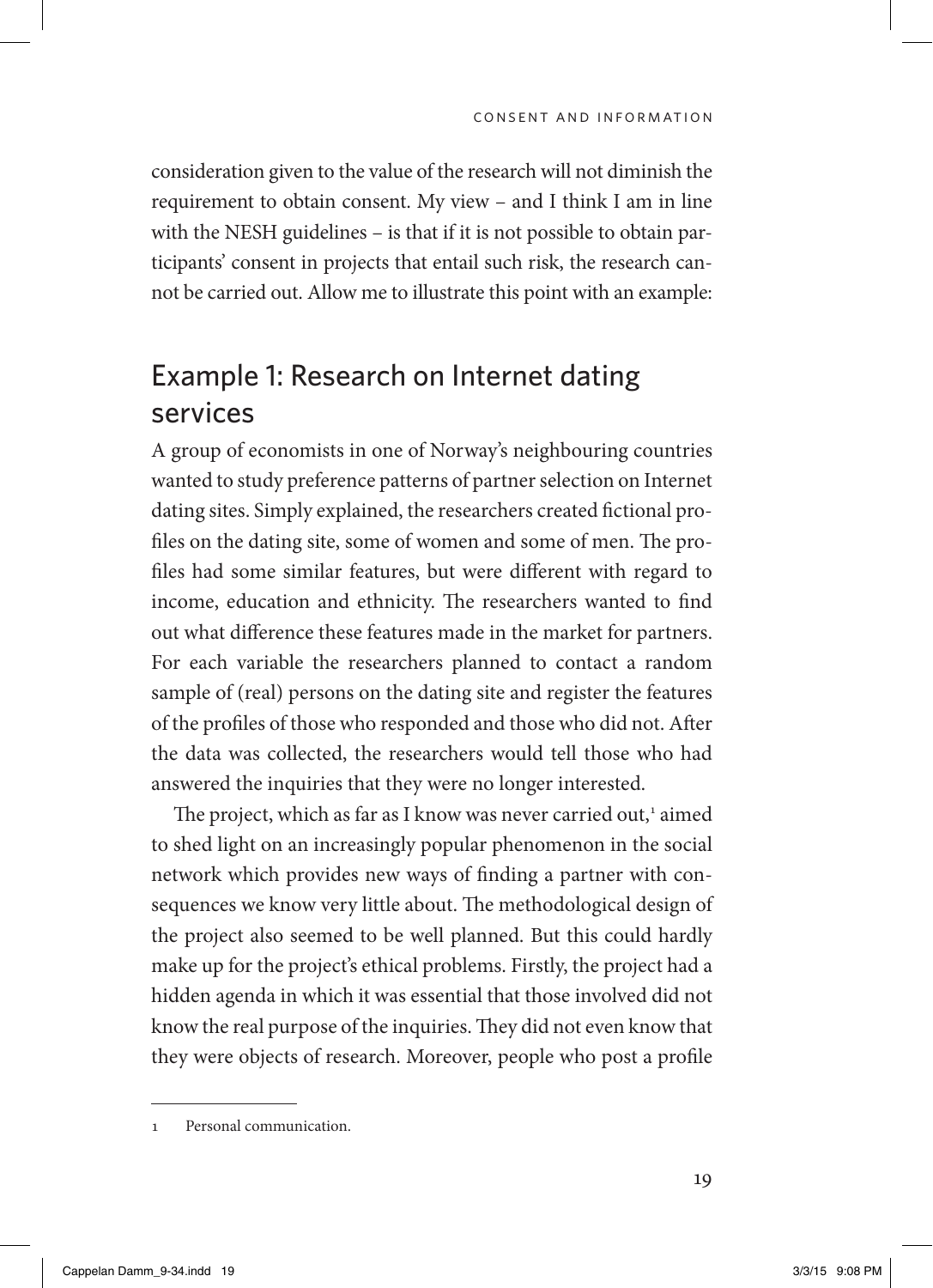on a dating site are in a vulnerable situation, and the research activity may trigger burdensome emotional processes resulting from dashed hopes and disappointment. So although it could be argued that a project like this is interesting and increases insight into an important phenomenon, consideration towards the people who are the object of the research indicates that the project should not be carried out in this form.

## **Retaining control over one's own information**

Ethical challenges related to personal privacy arise when the research infringes on the individual's interest in retaining control of information about himself/herself. The problem here is not necessarily that the research may be burdensome, as in the example above, but whether the research shows reasonable respect for the individual's integrity and interest in retaining control of his/ her own information. Respect for personal privacy indicates that consent to use information about an individual in a research project should normally be obtained, although I will argue that this consideration is weaker than the requirement to avoid the risk of harm and discomfort.

In situations where the research will challenge the individual's interest in retaining control of information about himself/herself, this interest should normally be protected through consent obtained by the researcher. By the same token, I believe there are situations, especially when consent is very difficult to obtain, in which consideration for the value of the research may make it defensible to implement the project without consent. I return to this matter below. But let us first look at an example of research on social media that is clearly problematic from the perspective of personal privacy.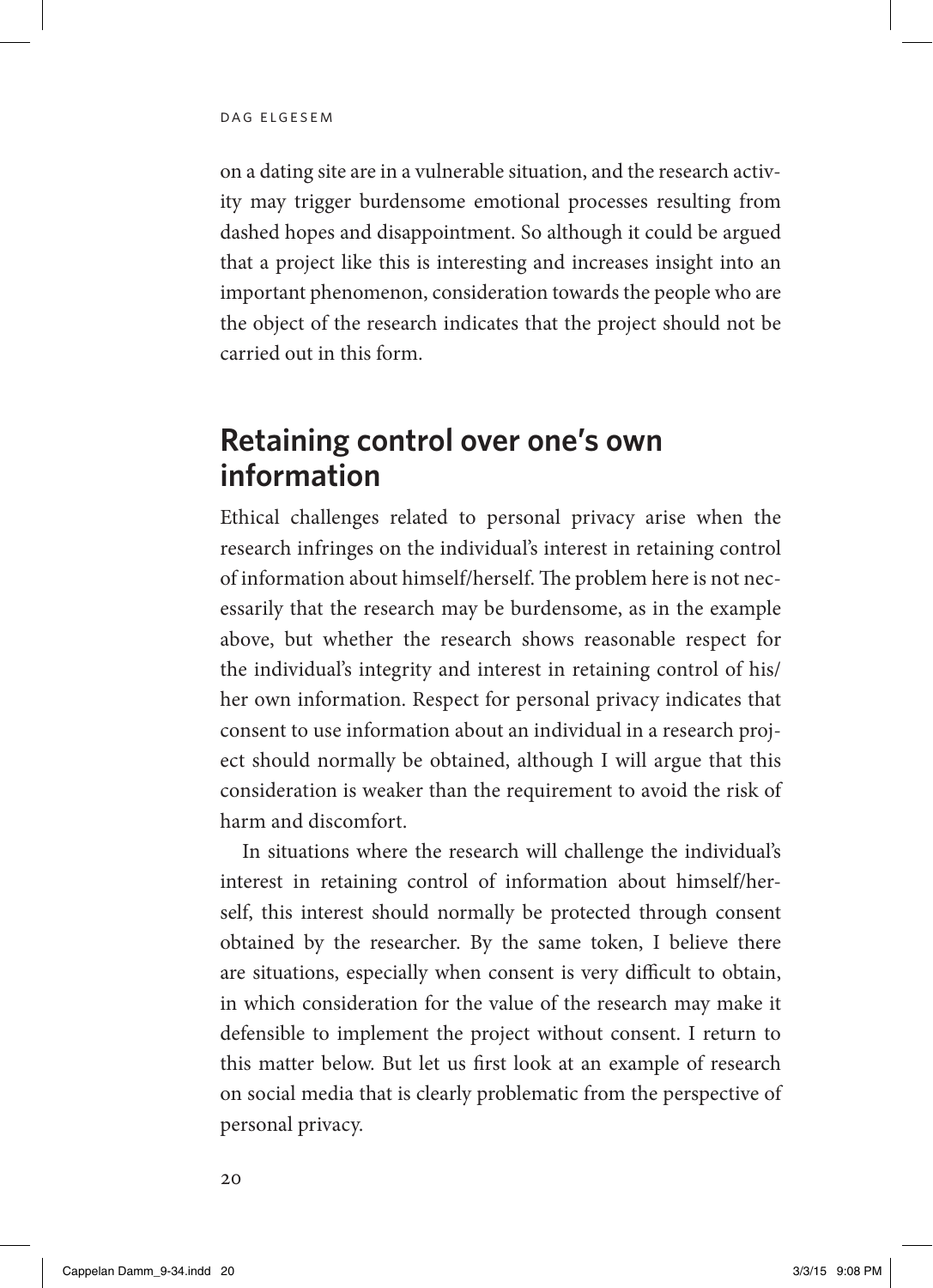#### Example 2: Research on Facebook<sup>2</sup>

In 2008, US researchers made the Facebook profiles of an entire class of students from an unidentified US college available on the Internet. The dataset contained 1,700 profiles from the students' first academic year in 2006. Comparable data were also collected from the two subsequent years, which were planned to be published at a later time. Making the data publicly available was done in accordance with requirements imposed by the project's public funding source to allow other researchers to reuse the data.

The data was collected by research assistants who were also members of the Facebook network, but the other students had not given their consent to the use of the information in the research project. However, the information was made less identifiable and less sensitive before it was published by deleting the students' names and identification numbers and removing the most sensitive information about their interests. Thus the information published was not directly identifiable, and it could only be used for statistical purposes.

The researcher responsible for the project defended the project on the grounds that the research would not entail a risk or burden for the people involved. «We have not accessed any information not otherwise available on Facebook. We have not interviewed anyone, nor asked them for any information, nor made information about them public (unless, as you all point out, someone goes to the extreme effort of cracking our dataset, which we hope it will be hard to  $d$ o).»<sup>3</sup>

As it turned out, however, it was possible to identify the school in question. But the most important objection raised in the discussion about the project was the method of data collection. Zimmer

<sup>2</sup> The description is based on Zimmer (2010).

<sup>3</sup> Quoted in Zimmer (2010), p. 316.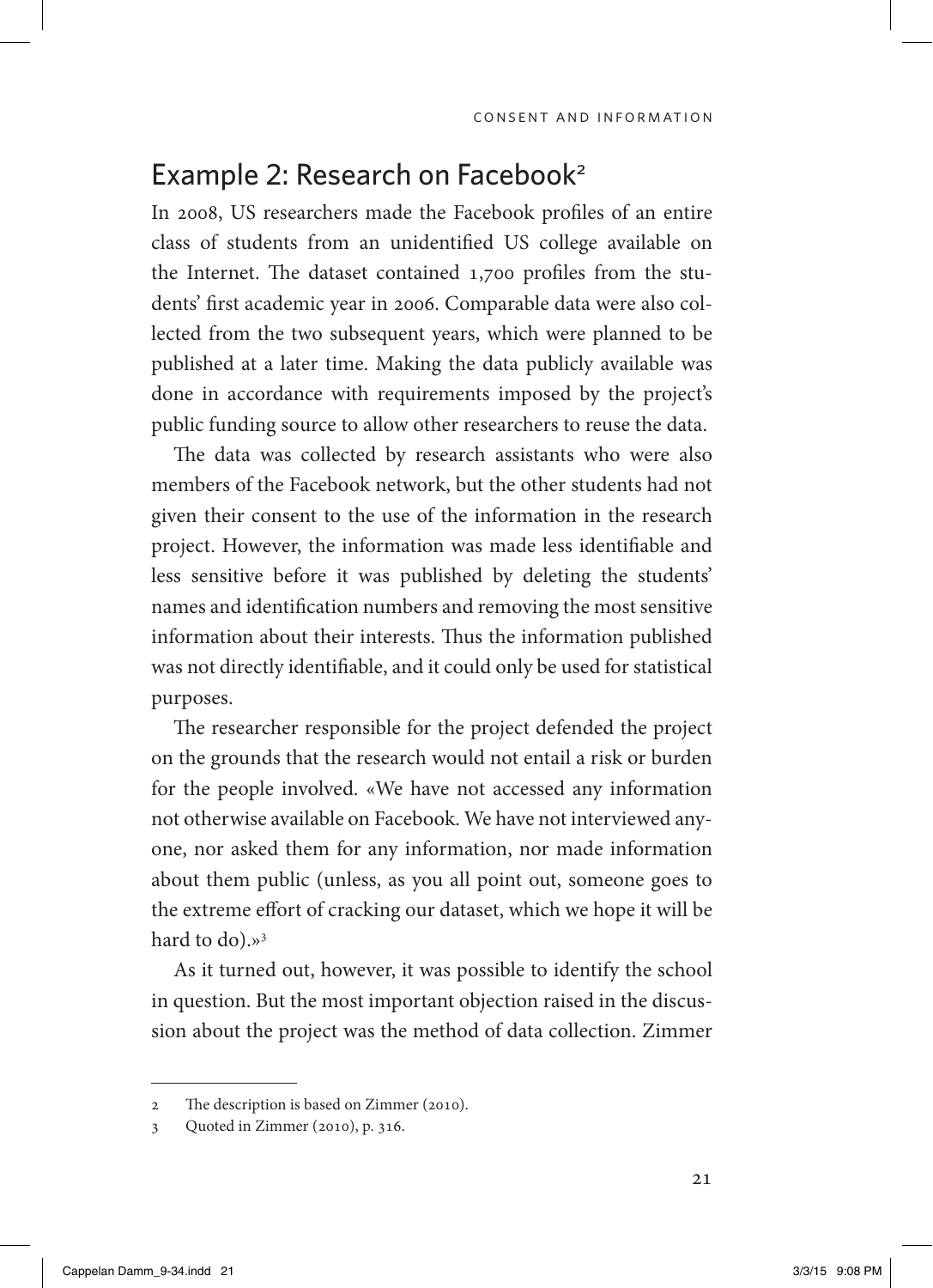criticized the absence of consent to collect information as undermining the condition for communication between the members within the network.

While the information was indeed available to the RA, it might have been accessible only due to the fact that the RA was within the same «network» as the subject, and that a privacy setting was explicitly set with the intent to keep that data within the boundaries of that network. Instead, it was included in a dataset released to the general public.4

In my view, Zimmer's objection is reasonable. Facebook is a system in which participants create a framework of protected communication with selected friends by logging in and actively choosing who they want to share information with. Participants in the network express clear preferences about the limitation of access to information about themselves through their privacy settings on their profiles. Using the information for research therefore violates the conditions on which the participants' communication is based, although it is correct as the researchers pointed out that they did not do anything to expose the students to risk or discomfort.<sup>5</sup> The case exemplifies how data collection on the Internet can undermine the individual's interest in retaining control of the information about himself/herself, and thus trigger the requirement to obtain consent. The case also illustrates that this requirement may arise even though the research subjects are not exposed to any risk or burden. I will nonetheless assert that there is an ethically relevant distinction between research that results in a risk or burden for the participants and research that does not.

<sup>4</sup> Zimmer, 2010, p. 318

<sup>5</sup> There are open profiles on Facebook, e.g. open groups or open political profiles which, in my view, should not require consent in order to be used in research.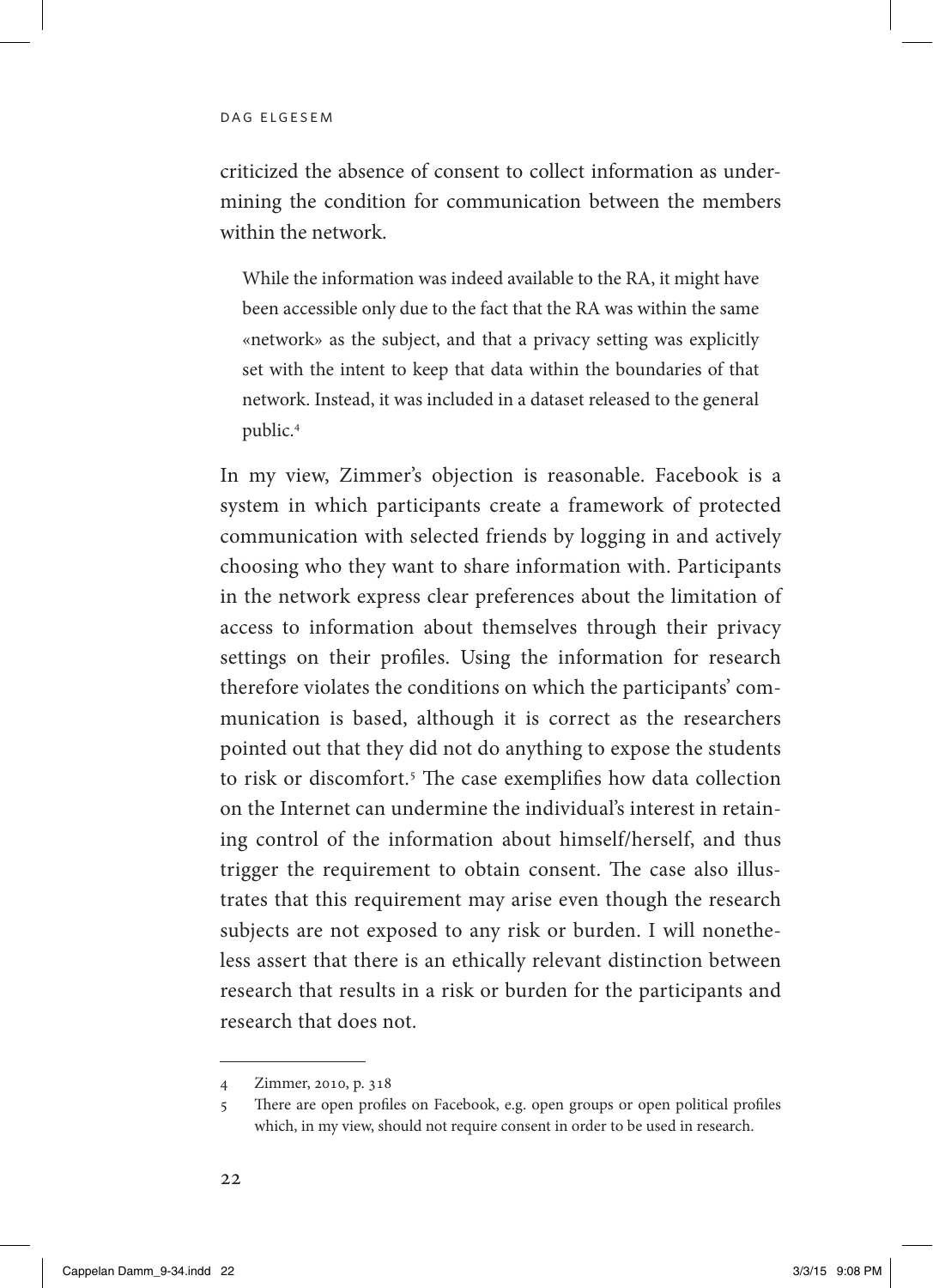#### **Reasonable expectation – of what?**

In a system with a log-in function and privacy settings that limit access to personal information, it is clear in my view that consideration for the individual's interest in retaining control of information about himself/herself triggers a requirement to obtain consent. However, in contexts where the communication channel is more open, it is not as clear. In that case, some of the other factors identified by McKee and Porter may play a role: degree of vulnerability, sensitivity and degree of interaction with the research participants. I will return to this point, but first I want to discuss a particular way of formulating the requirement regarding control over information about oneself. Many have proposed that information should not be used without consent if the people being studied *do not have an expectation* that the information will be used in research. It is natural to formulate it in this way, e.g. in the assessment of research on Facebook profiles (discussed above).

Hoser and Nitschke (2009) are among those who have spoken in favour of such a formulation of the consent requirement in research on social network services.

Thus, we could establish a simple rule: The data someone posted, e.g. in a social network site or newsgroup may be used in the context and by the audience he or she intended it for. The intended audience is, even if it is large and not personally known to the user, the «community» he or she joined. So nobody else should be allowed to use, without consent, the data generated in such a site. Researchers are probably not the audience an average user intends to reach by his or her postings and serving as a research object is normally not the purpose an average user has in mind when posting on a social network site or in a newsgroup.6

<sup>6</sup> Hoser and Nitschke, 2009, page 185–186, my emphasis.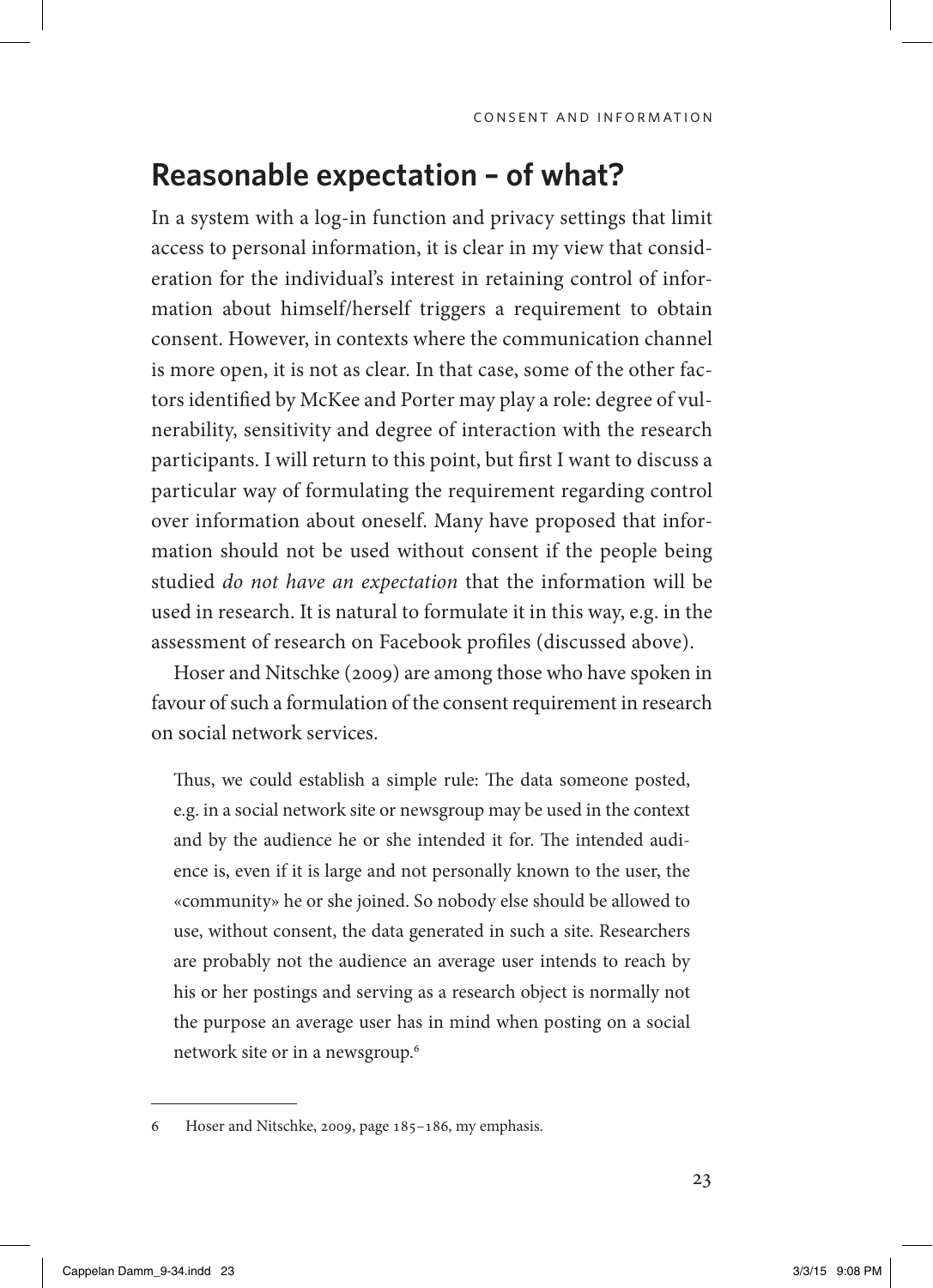We see that the authors do not qualify which types of network services they believe should require consent, e.g. whether or not there is a log-in function. It appears they believe that if the postings were not intended for researchers, they should not be used in research. But if we formulate the criteria in this way, it will imply a consent requirement for all research, including for comments posted in the public sphere, e.g. postings in a debate forum in an online newspaper. There are two problems connected with this. One is that in some cases it is so difficult and resource intensive to obtain consent, such as from everyone who has participated in a debate on Twitter, that it is not possible in practical terms. The other problem is that it seems unreasonable to require consent in cases where people themselves seek public attention for their views, such as about political issues on Twitter. Let us look at an example.

# Example 3: Research on political debate on Twitter

A Norwegian and a Swedish researcher<sup>7</sup> wanted to compare the political discussion on Twitter in connection with the elections held in 2012 (Sweden) and in 2011 (Norway). They used a program (TwapperKeeper) that downloads messages from Twitter related to certain #-tags, e.g. #elecl2010. They collected 100,000 messages from 9,000 individuals, which they made the object of qualitative analyses and network analyses. The question of which requirements regarding information and consent should apply in a study like this was raised in the dialogue with the Regional Ethical Review Board in Uppsala, Sweden, and the Data Protection Official for Research (NSD) in Norway. After some time, approval to implement the study in both locations without a consent requirement was received. In the assessment it was also pointed out that it would

<sup>7</sup> Moe and Larsson (2012).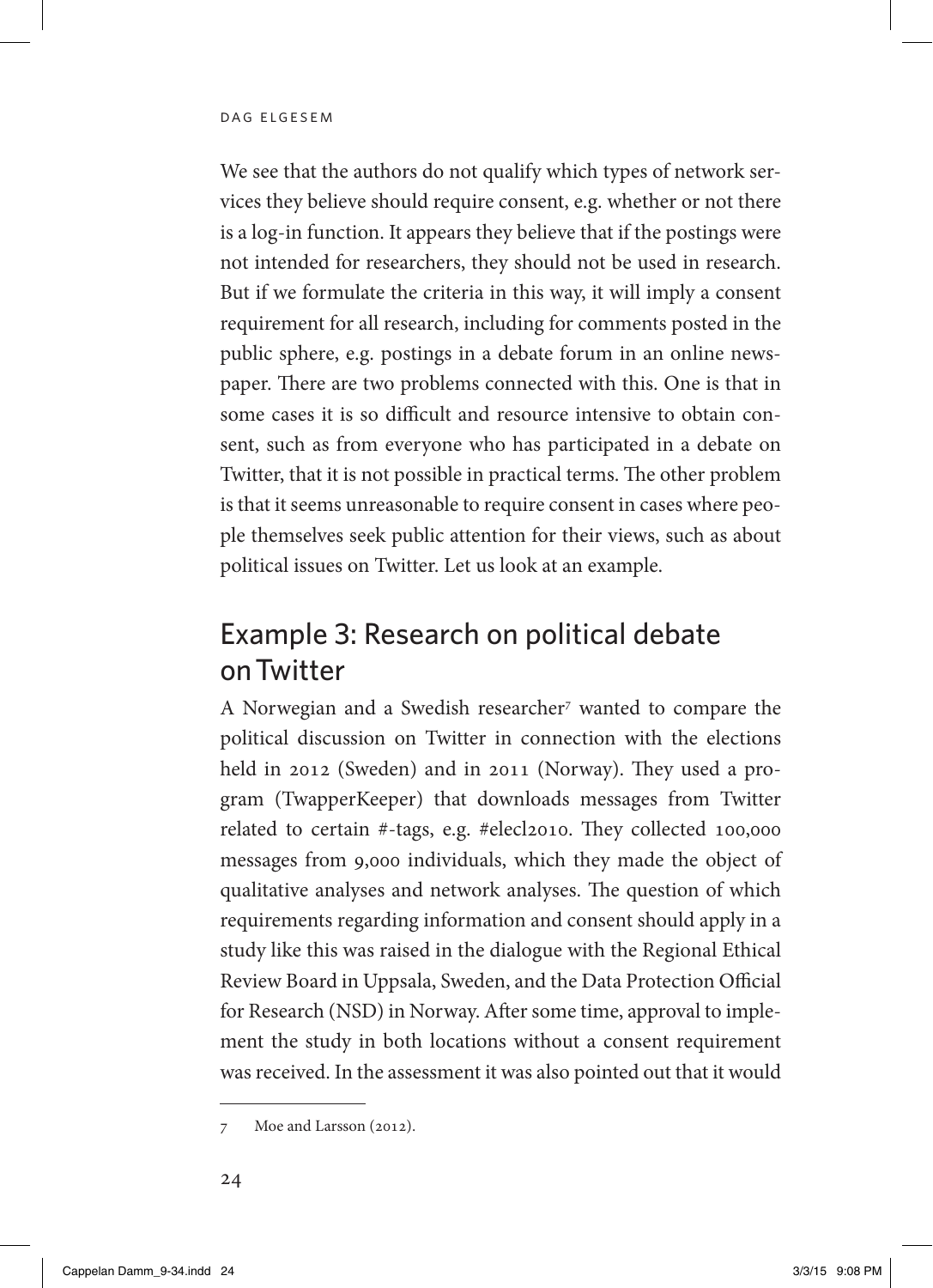be difficult to obtain consent. The researchers' argument in this context was that the postings constituted political discussion in the public sphere, and should therefore be available for research without restriction.

Everything that gets tweeted is public, but all of it is not necessarily for the public. Still, we would argue that the setting of our project – thematically tagged communication about an upcoming election – is public, and that the users could be expected to share that view.<sup>8</sup>

Note that they do not assert that all communication on Twitter should necessarily be available for research without consent: There may be communication on Twitter that should be protected. They argue for their conclusion on the basis of a concrete assessment that the channel is open, the topic is of a general political nature and the condition for discussion is that people are seeking attention for their views in a public debate.

Such a concrete assessment of how researchers should regard communication in open forums is in keeping with NESH guidelines. On the one hand, NESH says that research on open forums may be conducted without obtaining consent.

As a general rule, researchers may freely use material from open forums without obtaining consent from those who have produced the information or those about which the information applies. For example, a researcher may freely use information obtained from the coverage an online newspaper has gathered about an issue.9

At the same time, NESH emphasizes in its guidelines that information that appears in open forums may also require researchers to exercise caution when disseminating research results, e.g. due to topic sensitivity or the subjects' vulnerability.

<sup>8</sup> Moe and Larsson, 2011, p. 122.

<sup>9</sup> NESH, 2003, point 4.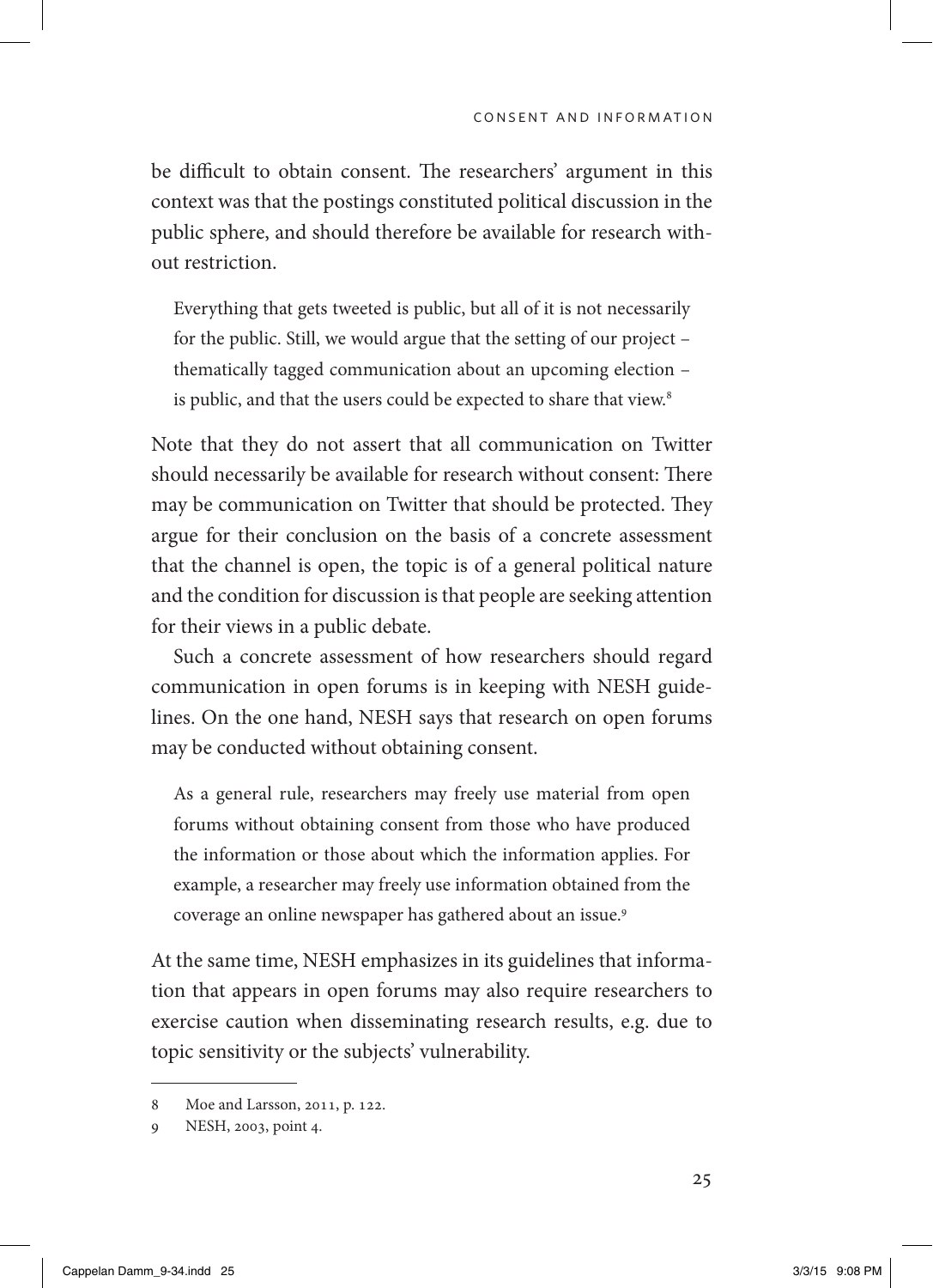I argued above that it is unreasonably limiting to formulate a general requirement regarding consent if the subjects do not expect that researchers will obtain access to the information. In my view, the Twitter project discussed above is an example of a project in which the subjects do not necessarily expect that researchers will study their postings, but in which the research must nonetheless be said to be acceptable. My view is that research may be compatible with the premises for the communication situation even though the participants do not actively expect that researchers will gain access to it.

There is a logical difference between an expectation that something will not occur and the absence of an expectation that it will occur. The first implies the second, i.e. if the expression to the left of the arrow is true, the expression to the right of the arrow must also be true:

expect not- $A \rightarrow do$  not expect A,

– but the opposite does not follow.

If there is an expectation that people on the outside will not gain access, as was the case in the Facebook example, then it is a breach of this expectation to use the information in research without consent. While in the Twitter example most of the debaters do not expect that the information will be used in research, neither is it a reasonable expectation, given the context, that the information will not be used in research. Thus, in the latter instance the researchers' access to the information does not undermine the premises for communication.

## **The need for protection against identification**

But even though researchers' access to the information does not necessarily undermine the premises for communication,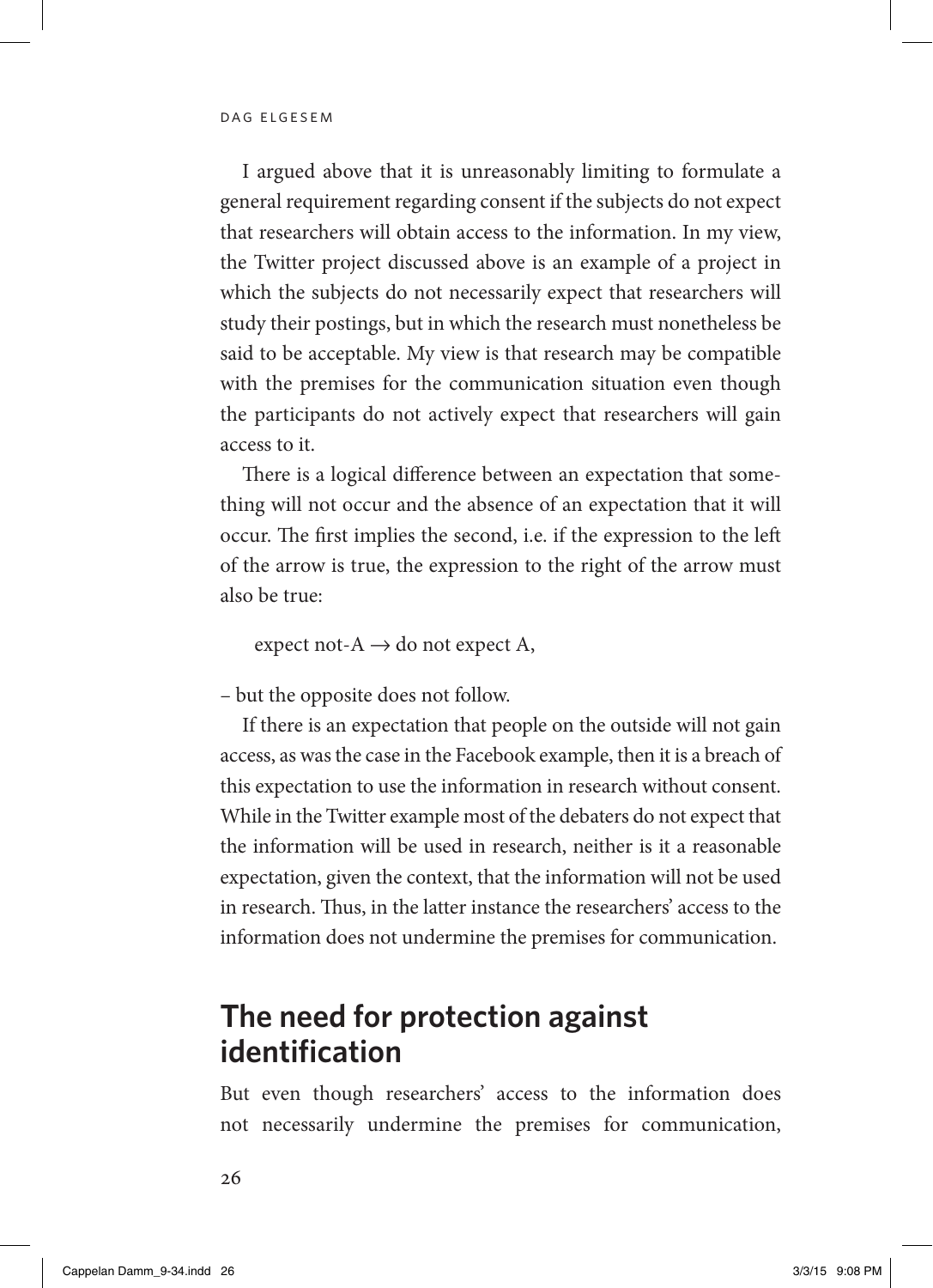researchers will often need to give special consideration to this when disseminating their results. For instance, there are challenges related to the fact that quoting from the Internet makes it easier to search for the person being quoted. The question here is whether the further use of the research presents challenges, especially if identification is burdensome. The ethical assessments that this type of situation raises are different from those we has seen above, because the data collection in itself is burdensome or clearly infringes on the individual's interest in retaining control of information about himself/herself.

Also in cases where the researchers' access to information does not necessarily undermine the premises for communication, there may often be grounds to require consent to use the information in research, because the information is sensitive or the persons concerned are vulnerable. NESH mentions this consideration in its guidelines:

Persons whose personal or sensitive information appears in an open forum are entitled in a research context to have such information used and disseminated in an appropriate manner. Living persons are also entitled to control whether sensitive information about themselves may be used for research purposes. The potential to trace an informant's identify is greater when using digital forums compared with other information channels […]. Researchers must anonymize sensitive information that they make use of.<sup>10</sup>

Regarding the third point, the assessment is more complex and the consideration for research is clearer. In this case, obtaining consent is not the only means of taking research participants into account. One alternative is to refrain from identifying the participants, but in this case a concrete assessment must be made of the specific case; it is not possible to formulate rules that can be used more or less mechanically.

<sup>10</sup> NESH, 2003, point 6.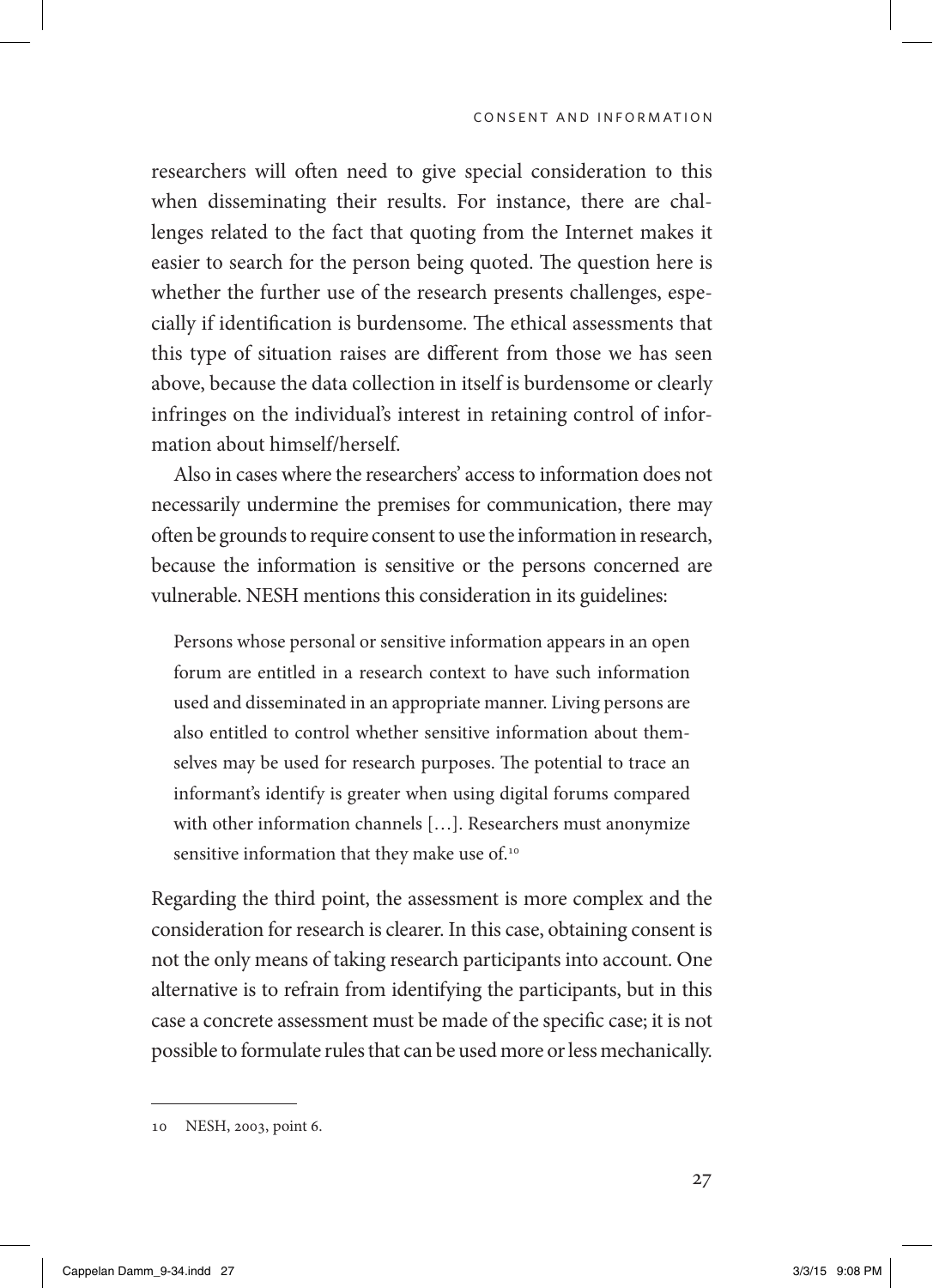This also means that cases will appear in this landscape where it is not so easy to draw clear conclusions. Let me give an example.

#### Example 4: Research on Internet communication about mental health problems

A Swedish project, described in Halvarson and Lilliengren (2003), wanted to investigate ordinary explanations for interpersonal problems. They wanted to learn which strategies average people without formal training in psychology use when they discuss strategies for tackling life crises and personal problems. The researchers wanted to study this by monitoring open Internet forums. The participants in these forums shared their personal histories, gave advice and support to others, and related their own problems. There were many young users on the websites, and the researchers were especially concerned with how they communicated about their problems. The researchers did not obtain consent to gather this information or to quote from it.

In my view, the most difficult question in this connection is whether the researchers should quote the participants' postings, especially because it involves comments with sensitive information involving a vulnerable group. Halvarson and Lilliengren argue that it is not necessary to obtain consent to gather the information. They believe that the researchers' observation of the discussion in this open forum does not entail any risk or burden for the participants. Moreover, they point out that this is an openly available forum and that the researchers' observation and registration of the communication does not limit the participants' control over information about themselves. The question could be raised as to whether all the participants are aware of this openness to the same degree, but let us assume that the researchers are correct. They also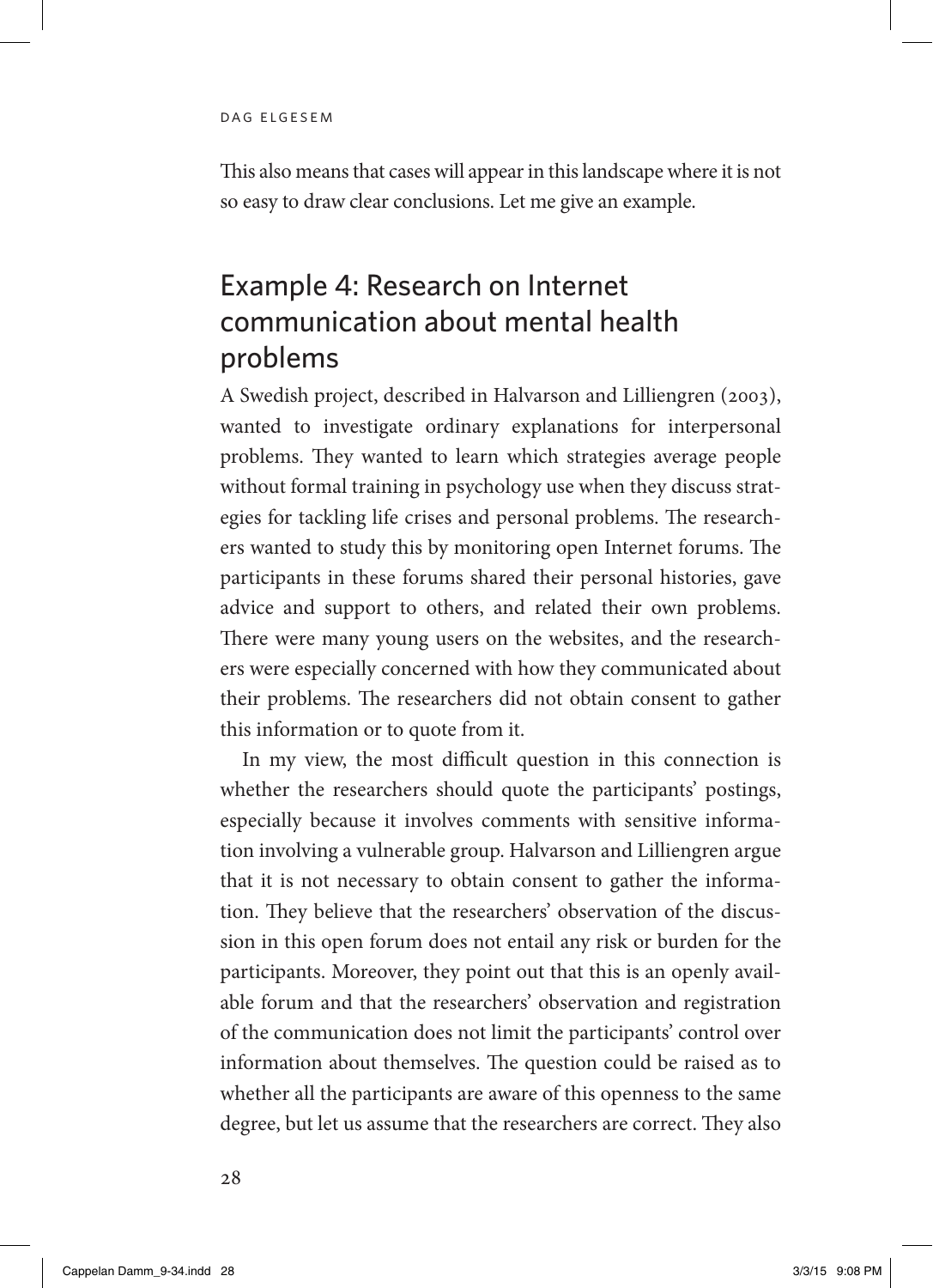argue that the project is beneficial by pointing out that it is important to understand ordinary psychological explanations. Such explanations are the most important resource used by most people to tackle personal and interpersonal problems, and it is important to understand the basis for the strategies people use, e.g. for providing a basis for improving professional treatment. In addition, the researchers believe that there is no other alternative to observing natural communication, such as by setting up a discussion group and inviting people to participate in it. In this case, they believe that the recruitment would be biased and that they would not have got very many participants.

The question that remains, if they are correct that gathering information without consent is acceptable, is how the researchers should handle the information they collect when they disseminate their results. The two researchers chose to quote from the postings on the forum without giving the pseudonyms that the young people use when they participate in the discussions. The argument for this is that people often use the same pseudonym for several different Internet services, so that the names can be used in a search to find them in other places and thus help to identify them. But should the researchers have asked for consent to use the quotes they gathered? Halvarson and Lilliengren discuss this question and conclude that asking for consent could negatively affect communication in the forum:

When studying private explanatory systems at this specific venue, obtaining informed consent is not a practical problem. All informants can be contacted via their public e-mail address and thus asked for consent to quote their postings. However, it is difficult to know how this would affect their experience and future use of the venue. If it were to be perceived as an intrusion it could have negative effects and violate later participation in discussions.<sup>11</sup>

<sup>11</sup> Hallvarson and Lilliengren 2003, p. 130.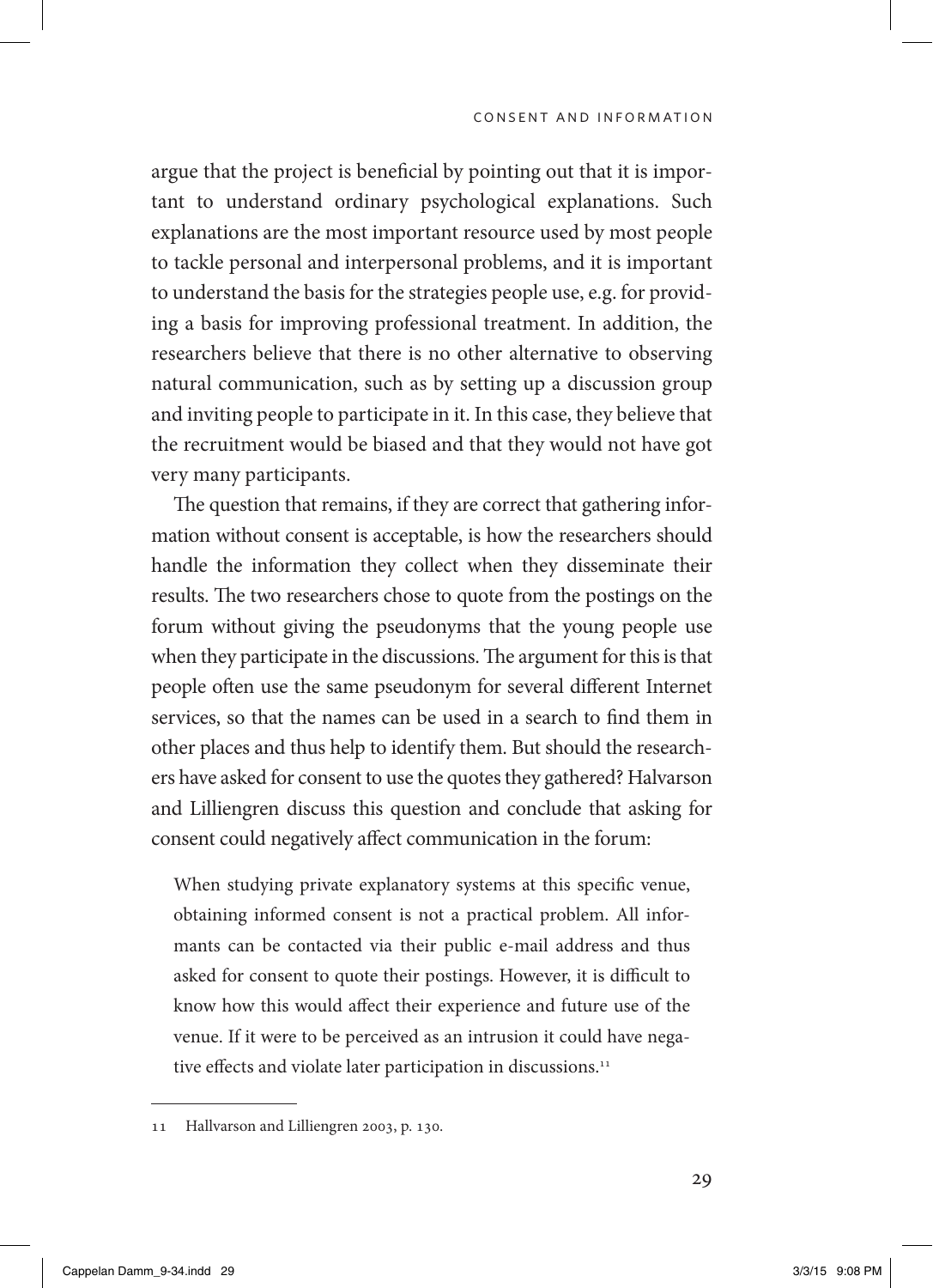dag elgesem

The problem is that those who receive such an inquiry might regard it as intrusion, which would decrease their interest in taking part in the forum in the future. This is obviously an important consideration. But if the researchers believe people may dislike it if they knew they were being quoted, is this not a reason to refrain from quoting their postings or to ask for their consent – especially because many of the comments are posted by young people and by people who might be in a vulnerable situation? In this case it is not easy to give a straightforward answer. It has to do in part with how great the potential is to be identified through the quotes, but it also has to do with how much the documentation is weakened by not using quotes when the results are presented, what alternatives are available for providing evidence for interpretations of the communication, and through which channels the results are disseminated. We do not have enough information to assess all of these aspects, but I would stress that there is no way to avoid a concrete assessment of all relevant values and alternatives in the situation, including the research consideration, in order to take a decision. One thing that is clear, however, is that if it is decided that consent to quote should be obtained, people should also be allowed to decide whether they want to take part in the study at all.

## Example 5: Research on communication processes

The problem encountered here by Halvarson and Lilliengren is typical for many studies of communication processes: Information and questions about consent will disturb the natural interaction researchers want to study. Hudson and Bruckman (2004) have argued that in some cases like this it is acceptable to conduct research without consent, even though the researchers know that some participants in the service will dislike it. Hudson and Bruckman studied the reactions of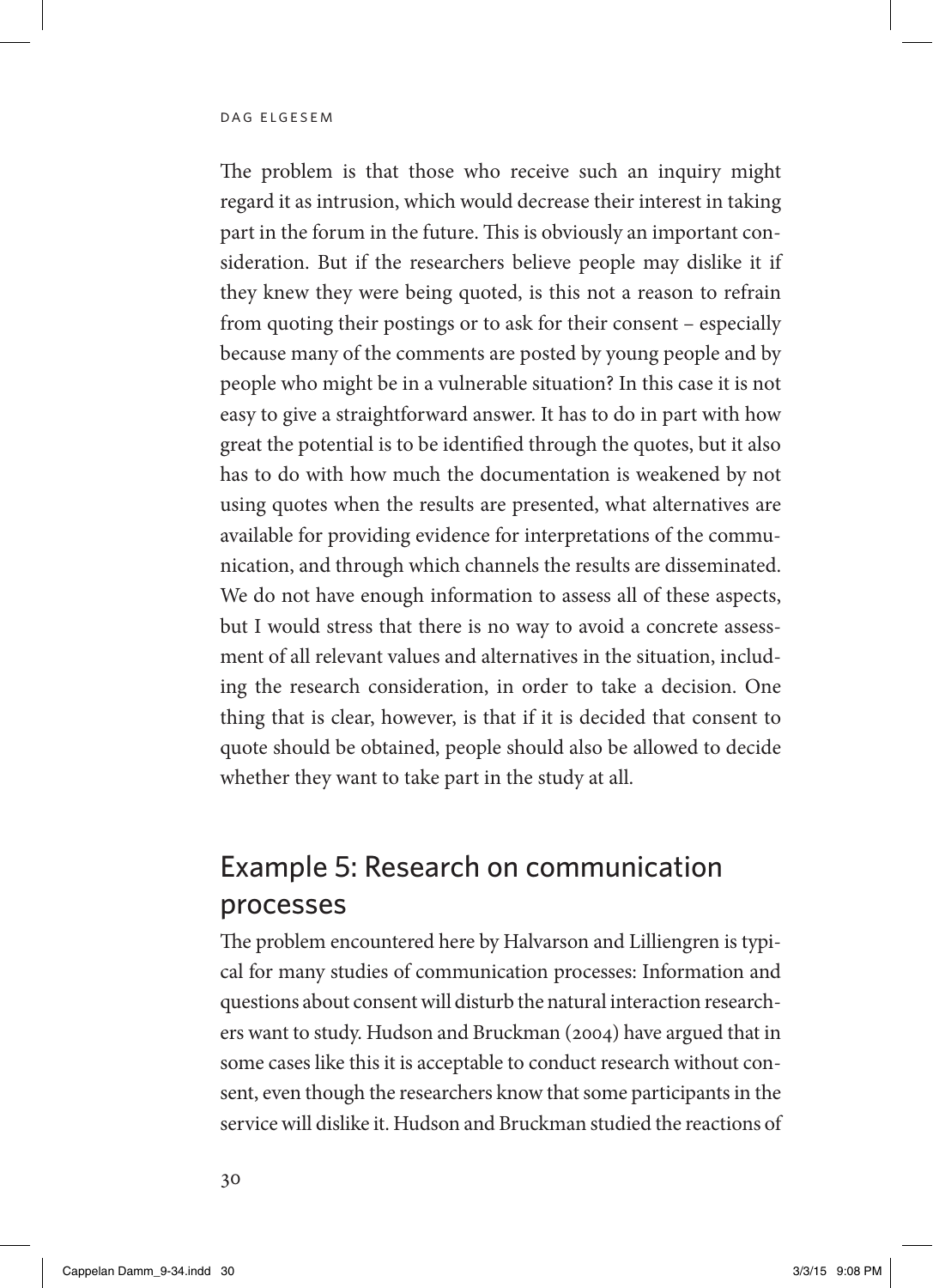participants on a chat service (IRC, a moderated, synchronous service) when they were informed that they were being observed and their communication was being registered. The researchers posted information stating that a study was being conducted in four different ways in a sample of discussion threads: In some they were present with the pseudonym «chat\_study», in some they only posted that registration was being carried out, in a third group they mentioned the registration and gave the email address where people could opt out, and in the fourth people received an offer to opt in. In a majority of groups the researchers were thrown out by the moderators, and in all groups they received many negative reactions. Hudson and Bruckman summarize the results of their experiment as follows:

Based on this study, we can safely conclude that individuals in online environments such as chatrooms generally do not approve of being studied without their consent. The vehement reaction of many in our study indicates that they object to being studied. Further, when given the option to opt in or opt out of research, potential subjects still object.<sup>12</sup>

However, Hudson and Bruckman point out that in many groups they were not thrown out and that they do not have the chance to find out who does not want to participate in research and who is only reacting to the way the question about consent was asked. Thus they argue that it is acceptable – and the only possibility – to conduct research without consent if the IRB (Institutional Review Board)<sup>13</sup> rules for such research are fulfilled:

1. The research involves no more than minimal risk to the subjects.

<sup>12</sup> Hudson and Bruckman, 2004, p. 135.

<sup>13</sup> Independent ethical committees that oversee human subject research at each institution.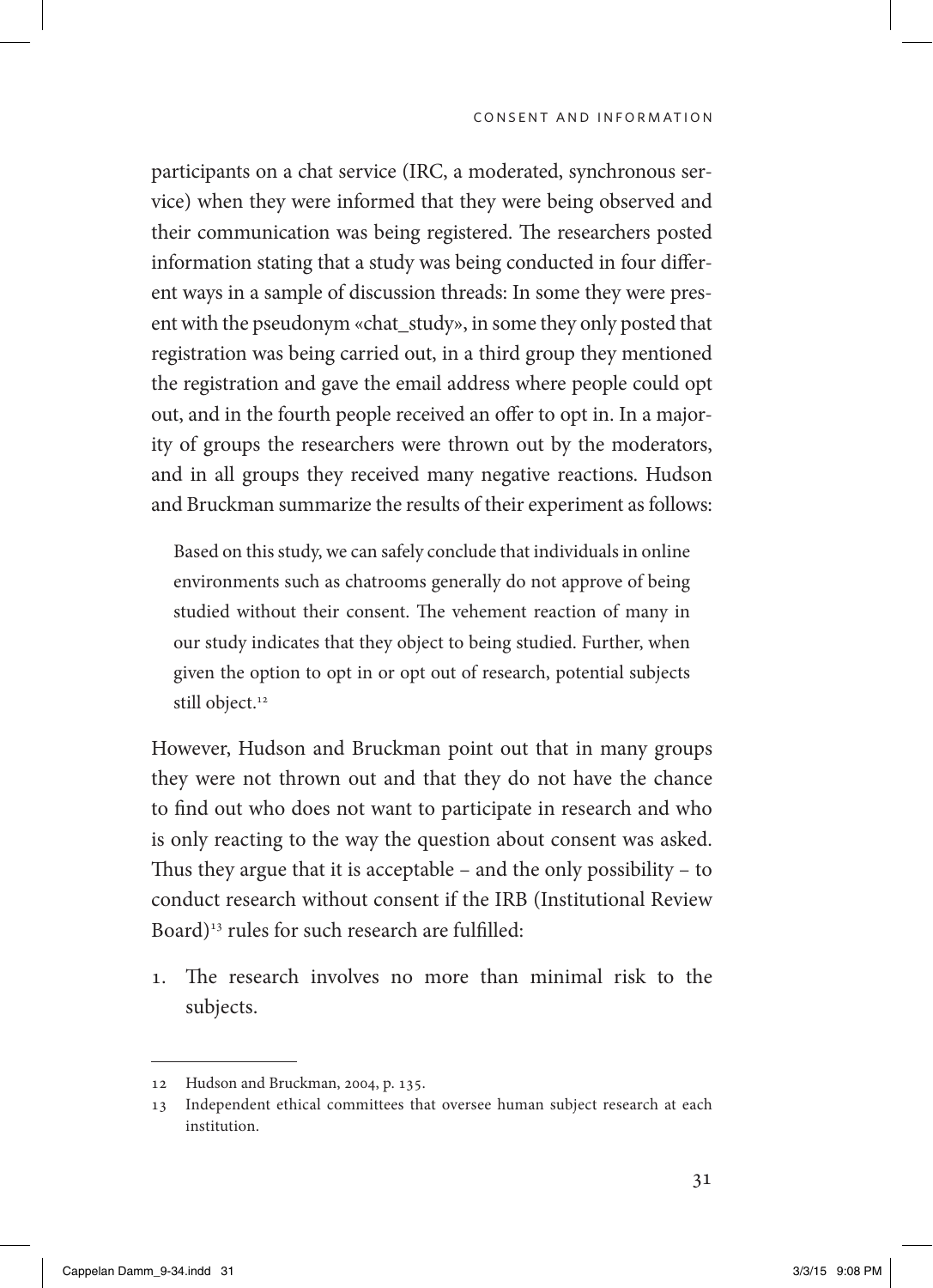- 2. The waiver or alteration will not adversely affect the rights and welfare of the subjects.
- 3. The research could not practicably be carried out without the waiver or alteration.
- 4. Whenever appropriate, the subjects will be provided with additional pertinent information after participation.<sup>14</sup>

The key question is whether it is impossible to make the research based on consent (point 3). Hudson and Bruckman's response is that in practice it is impossible to do so because their experiment shows that in synchronous forums it is difficult to implement a recruitment process in which the researchers reach those who want to participate without disturbing the communication.

This is problematic as a general conclusion, and Bruckman and Hudson also believe that a concrete assessment must be conducted of the potential negative effects of the research. But an objection to their approach is that they do not assess alternative strategies for obtaining the consent of participants from communities on the Internet. McKee and Porter comment on Bruckman and Hudson's argument for research without consent in the following way:

We arrive at a different conclusion: Users are not *always* hostile to researchers. However, they do not want to be studied by researchers who have not shown proper respect for the community and who have not built up some measure of respect within the community. Trust is a key element of online communication.<sup>15</sup>

## **Conclusion**

I have proposed a model for ethical assessments that distinguishes between three types of situations in which the question

<sup>14</sup> Quoted in Hudson and Brickman, 2004, p. 137.

<sup>15</sup> McKee and Porter, 2009, p. 109.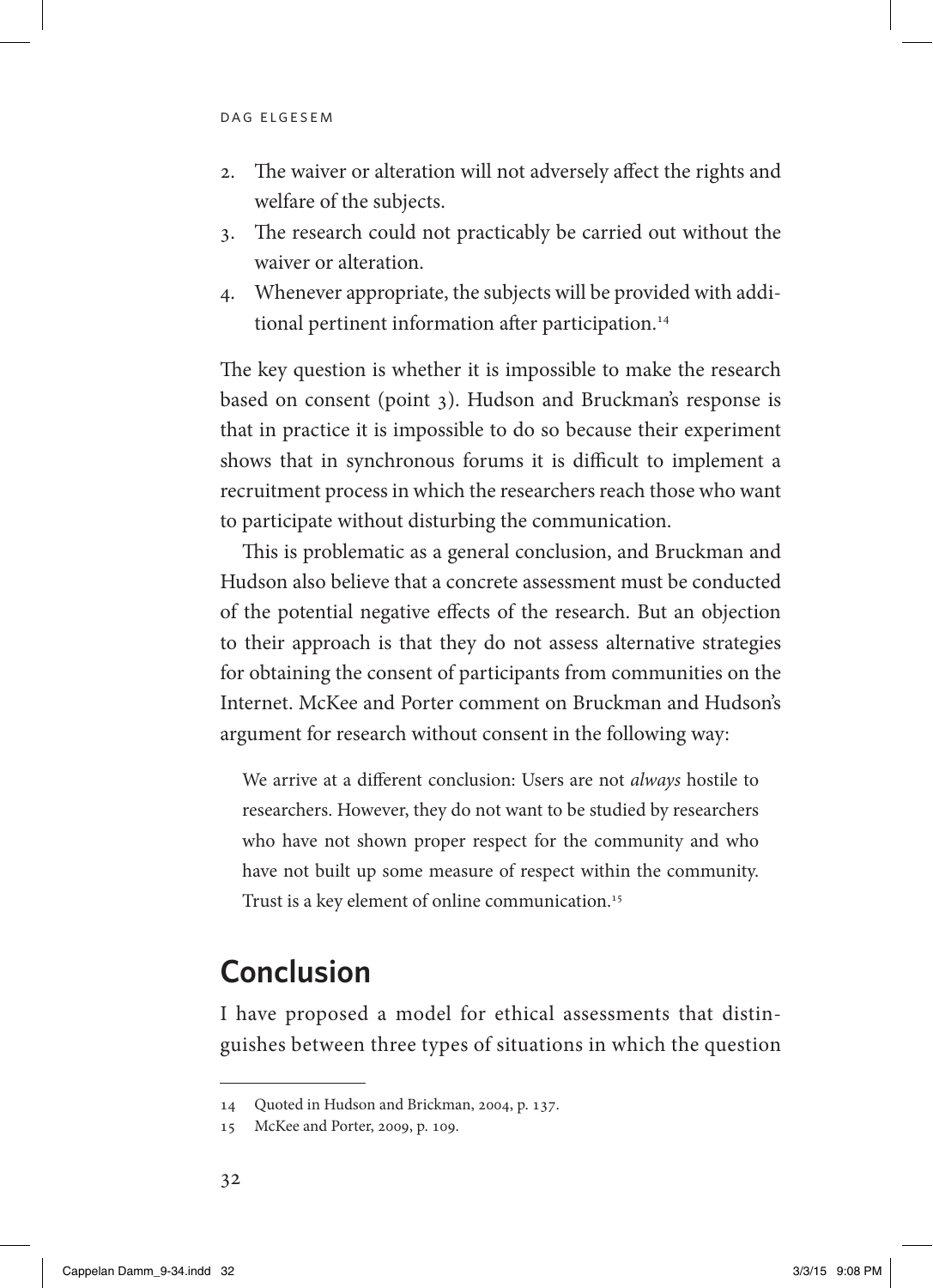of consent is raised when research is conducted on users of social media. Research that exposes the participants to the risk of pain or discomfort triggers a requirement to obtain consent. If the research undermines the premises for communication that the participants have given their explicit approval to, consent is also necessary for maintaining the participants' autonomy. In situations where the researchers' observation and registration of the communication do not undermine the conditions for participation, typically public debate arenas, consent is not the only way to take the research participants into account. One problem will often be how the information will be used when the research results are presented, e.g. whether quotes that may identify the participants will be used. In this assessment, consideration for the quality and value of the research should also play a role.

The properties of social media vary along many dimensions, and this is the source of uncertainty related to their ethical assessment. An important dimension is communication's degree of accessibility in the public sphere, which varies in different ways from other media. A variety of social media such as Facebook, Twitter, Instagram, Snapchat, etc. have different forms of user control, which offer different ways of limiting the audience. This helps to make it difficult to draw a clear distinction between situations where the researchers' participation undermines the premises for communication and where it does not. There may also be other considerations that affect the weight of the ethical considerations. Among these are the vulnerability of the people being studied, the sensitivity of the topic of communication, searchability of the information being presented, the degree of interactivity with those being studied, and the participants' actual competence in and understanding of how social media function.

33